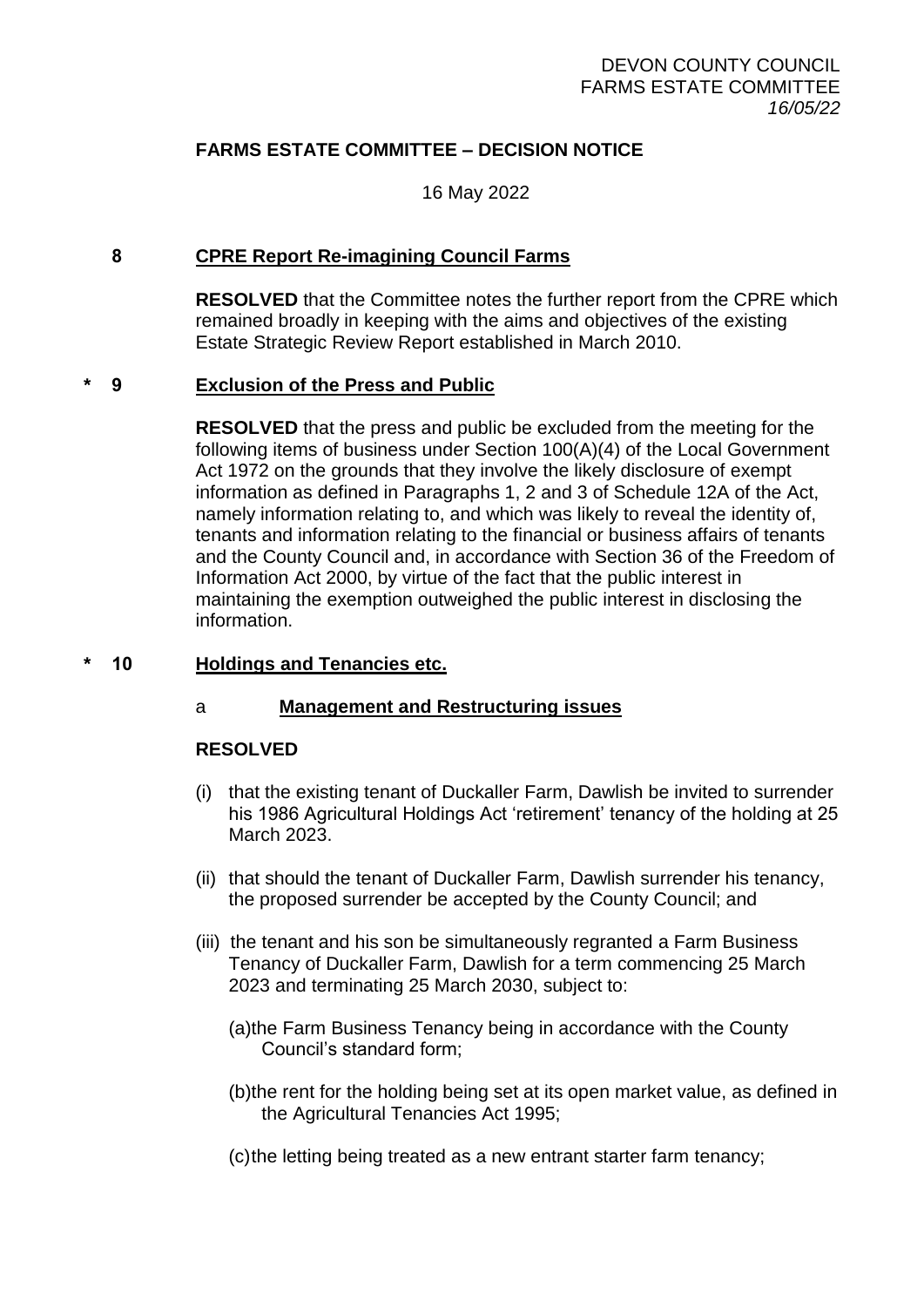2 FARMS ESTATE COMMITTEE 16/05/22

- (d)the tenant's son participating in the normal new entrant monitoring visits and satisfying the new entrant competencies assessment to the complete satisfaction of the County Council before any further tenancies are granted; and
- (e)all other terms and conditions being agreed.

# b **Requests for Extension of Tenancy**

(i) Endfield Farm, Sandford

**RESOLVED** that the request for an extension of tenancy made by the tenant of Endfield Farm, Sandford be refused.

(ii) East Fingle Farm, Drewsteignton

**RESOLVED** that the request for an extension of tenancy made by the tenant of East Fingle Farm, Drewsteignton be refused.

# c **Request for Landlord's Consent**

# **RESOLVED**

- (i) that landlord's consent be granted for the tenant of Churchlands Farm, Ermington to demolish two redundant life expired buildings and replace them with an 80' x 30' steel portal frame extension (complete) to an existing landlord's livestock building; to improve the existing building by constructing a retaining wall and new surface water drainage system behind it, laying a concrete scrape passage to the front of the building, and replacing the timber dung boarding with concrete panels, subject to the improvement being written down in value to £100 on a straight-line basis over a life expectancy of 20 years if the steel work is painted or 25 years if the steel work is galvanised; and
- (ii) that landlord's consent be granted for the tenant of Great Stone Farm, South Molton to construct a concrete slurry channel through the existing landlord's cubicle sheds through to the existing landlords slurry store, subject to the improvement being written down in value to £100 on a straight-line basis over a life expectancy of 30 years.

# d **Carbon Audits and Sequestration Capacity Assessments**

# **RESOLVED**

(i) that, subject to obtaining additional competitive quotes from suitably qualified consultants, the Council's preferred consultant be commissioned to carry out a farm by farm detailed assessment of the carbon emissions of each tenant's business and an assessment of every farm's carbon